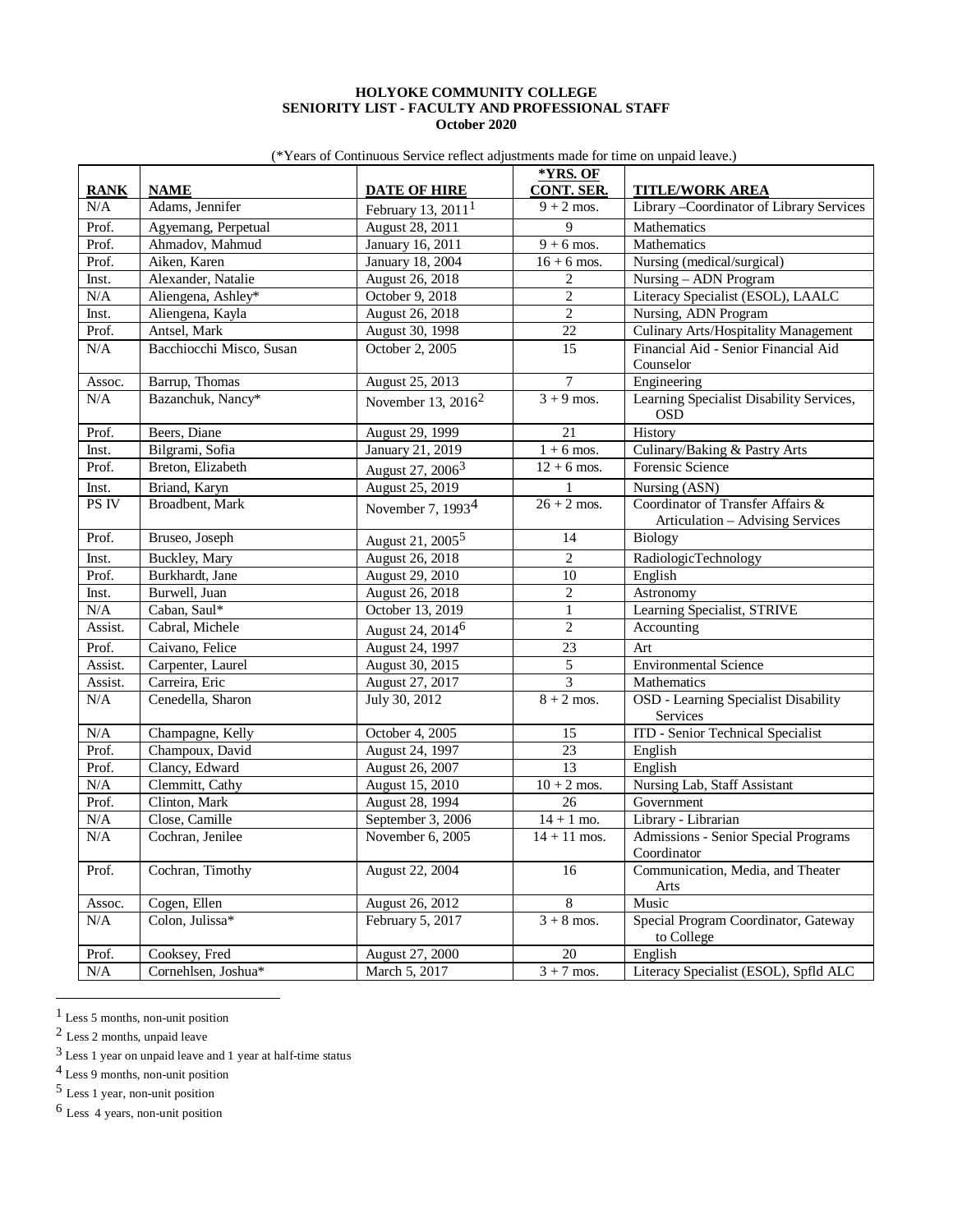|             |                        |                               | *YRS. OF            |                                                                   |
|-------------|------------------------|-------------------------------|---------------------|-------------------------------------------------------------------|
| <b>RANK</b> | <b>NAME</b>            | <b>DATE OF HIRE</b>           | <b>CONT. SER.</b>   | <b>TITLE/WORK AREA</b>                                            |
| Assist.     | Cornell, Mary          | August 28, 2016               | $\overline{4}$      | Nursing - ADN Program                                             |
| Prof.       | Dailey, Jacqueline     | August 21, 2005               | 15                  | English                                                           |
| N/A         | Daniels, Milissa*      | July 31, 2016                 | $4 + 2$ mos.        | Career Development Counselor-<br>Workforce Development            |
| Prof.       | Dillard, Catherine     | August 24, 2008               | 12                  | Mathematics                                                       |
| N/A         | Downing, Margaret      | July 1, 2012                  | $8 + 3$ mos.        | Coordinator of Career, Planning, and<br>Placement - ACT Center    |
| Prof.       | Easler, Stephanie      | August 27, 2006               | 14                  | Biology and Health & Fitness                                      |
| N/A         | Egan, Jessica*         | July 26, 2020                 | $\overline{2}$ mos. | Coordinator of Instructional Design                               |
| N/A         | Eccles, Theresa        | July 1, 2011                  | $9 + 3$ mos.        | Academic Counselor, Admissions                                    |
| N/A         | Enyong, Bemie*         | June 26, 2012                 | $7 + 11$ mos.       | Coordinator of Career Planning &<br>Placement - ACT Center        |
| $\rm N/A$   | Estrella, Derek*       | June 26, 2019                 | $1 + 3$ mos.        | Financial Aid Counselor, Financial Aid                            |
| N/A         | Farrell, Eric          | June 17, 2018                 | $2 + 3$ mos.        | Senior Special Programs Coordinator,<br><b>Student Records</b>    |
| Prof.       | Ferrier, Robert        | August 27, 2000               | 20                  | Music                                                             |
| N/A         | Fiedler, Rosemary*     | July 17, 2016                 | $4 + 2$ mos.        | Senior Special Programs Coordinator -<br>Thrive Center            |
| Assoc.      | Franetovich, Sage      | August 25, 2013 <sup>7</sup>  | $6 + 11$ mos.       | <b>Biology</b>                                                    |
| Assist.     | Giannelli, Adina       | August 25, 2019               | 1                   | Criminal Justice                                                  |
| Prof.       | Gilleman, Sarah        | January 16, 2011 <sup>8</sup> | $\mathbf Q$         | English                                                           |
| Inst.       | Gleeksman, Benj        | August 30, 2020               | $1$ mo.             | Visual Arts/Graphics                                              |
| Assist.     | Giovannini, Joan       | August 30, 2015               | 5                   | Education                                                         |
| $\rm N/A$   | Glenn, Shannon*        | October 1, 2019               | $\mathbf{1}$        | Learning Specialist, Gateway to College                           |
| N/A         | Golen, Elizabeth       | September 2, 2010             | $10 + 1$ mo.        | Student Activities - Coordinator Student<br>Activities            |
| Assoc.      | Gould, Sheila          | August 24, 2014               | 6                   | Childhood Education                                               |
| N/A         | Granger, Barbara*      | January 1, 2008               | $9 + 5$ mos.        | Academic Counselor - Advising<br>Services                         |
| Prof.       | Graziano, April        | August 29, 2010 <sup>9</sup>  | $7 + 6$ mos.        | Education                                                         |
| Prof.       | Greeney, Robert        | August 27, 2000               | 20                  | Physics/Electronics & Computer<br>Technology                      |
| Assoc.      | Gutierrez, Raul        | August 25, 2013               | 7                   | Spanish                                                           |
| Prof.       | Hanover, Donald        | August 29, 1999               | 21                  | Philosophy                                                        |
| Assoc.      | Hayward, Elizabeth     | August 25, 2013               | 7                   | Foundations of Health                                             |
| N/A         | Hebert-Dancik, Elaine* | July 1, 2012                  | $8 + 3$ mos.        | High Stakes Testing -Coordinator of<br><b>Student Assessment</b>  |
| Assist.     | Hegeler, Alix          | August 30, 2015               | 5                   | <b>Visual Arts</b>                                                |
| Prof.       | Heinzman, Eric         | August 27, 2006               | 14                  | Mathematics                                                       |
| Prof.       | Hendricks, Nicole      | August 27, 2006               | 14                  | Criminal Justice                                                  |
| Prof.       | Henry, Maura           | August 21, 2005               | 15                  | History                                                           |
| Prof.       | Herideen, Penelope     | August 25, 1996 <sup>10</sup> | 22                  | Sociology                                                         |
| Assist.     | Hersey, Benjamin       | August 30, 2015               | 5                   | English                                                           |
| $\rm N/A$   | Hill, Harry*           | February 21, 2016             | $4 + 7$ mos.        | Special Programs Coordinator-<br><b>Institutional Advancement</b> |
| Prof.       | Hill, Jessica          | August 24, 2014 <sup>11</sup> | $5 + 9$ mos.        | Economics                                                         |

<span id="page-1-0"></span> ${\rm 7}$  Less 1 month on unpaid leave

<span id="page-1-1"></span><sup>8</sup> Less 6 months pro-rated part-time status

<span id="page-1-2"></span> $9$  Less 2 and  $\frac{1}{2}$  years, non-unit position

<sup>10</sup> Less 2 years on unpaid leave

<span id="page-1-4"></span><span id="page-1-3"></span><sup>11</sup> Less 3 mos. prorated part-time status

<sup>\*</sup> Position is grant and/or trust funded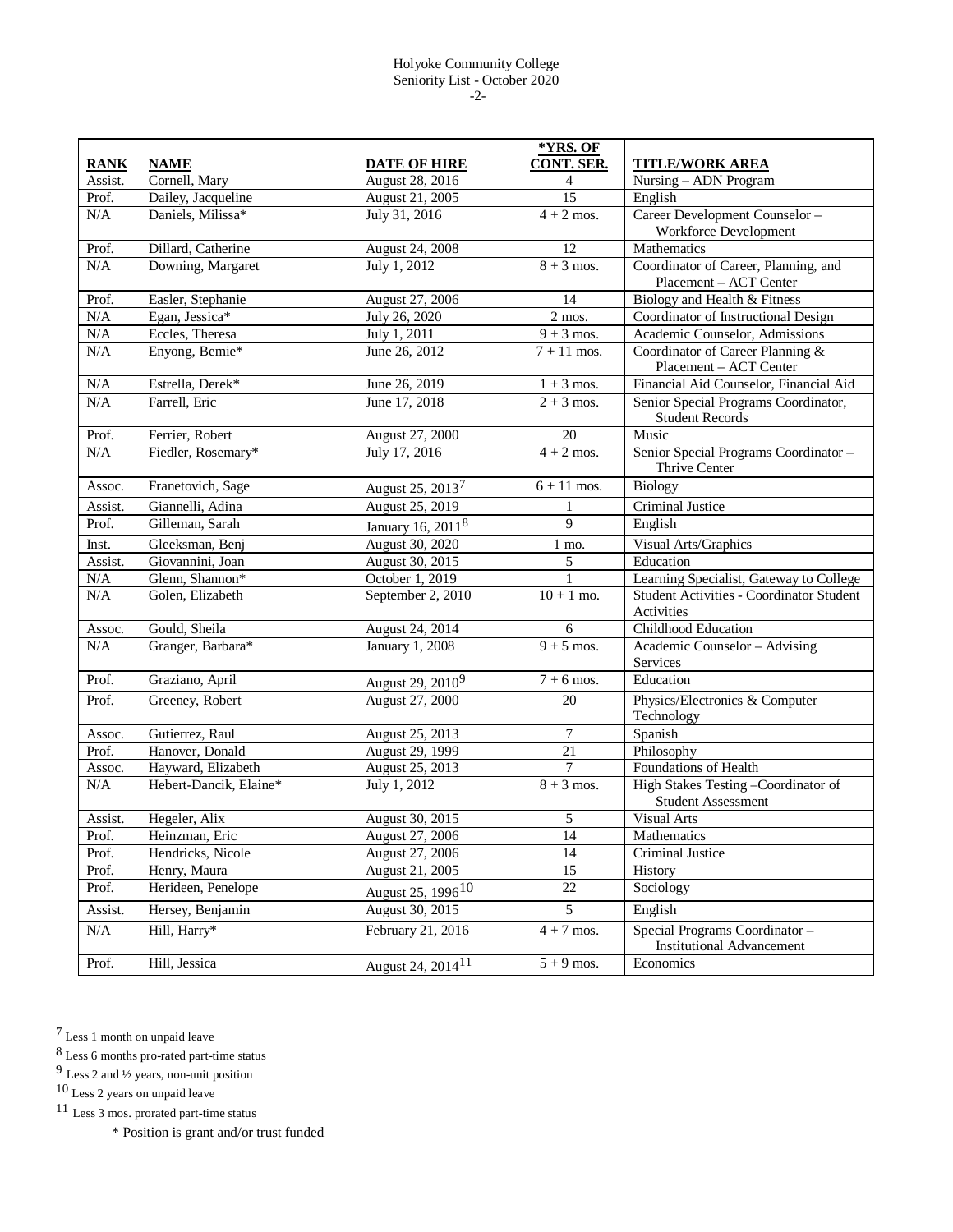## Holyoke Community College Seniority List - October 2020 -3-

|                      |                              |                                     | *YRS. OF<br><b>CONT. SER.</b> |                                                                                        |
|----------------------|------------------------------|-------------------------------------|-------------------------------|----------------------------------------------------------------------------------------|
| <b>RANK</b><br>PS IV | <b>NAME</b><br>Hilyard, Gail | <b>DATE OF HIRE</b><br>May 21, 1990 | $30 + 4$ mos.                 | <b>TITLE/WORK AREA</b><br>Academic Support - Academic                                  |
|                      |                              |                                     |                               | Coordinator                                                                            |
| N/A                  | Hojnacki, Andrea*            | July 31, 2016                       | $3 + 10$ mos.                 | Learning Disability Specialist/Transition<br>- OSD                                     |
| N/A                  | Homstead, Liv Anna*          | January 27, 2019                    | $1 + 5$ mos.                  | Special Program Coordinator,<br>Foundations of Health                                  |
| Assist.              | Hrovat, Allison              | January 18, 2017                    | $3 + 6$ mos.                  | <b>Human Services</b>                                                                  |
| Prof.                | Idem, Unyierie               | August 24, 2008                     | 12                            | English as a Second Language                                                           |
| Prof.                | Jacques, Tina                | August 24, 2008                     | 12                            | Practical Nursing Certificate Program                                                  |
| PS IV                | Johnson, Frank               | August 24, 1997 <sup>12</sup>       | 23                            | Academic Support - Academic<br>Coordinator                                             |
| N/A                  | Jones, Susan*                | February 12, 2017                   | $3 + 8$ mos.                  | <b>Technical Specialist, Nursing</b>                                                   |
| Inst.                | Karol, Klara                 | August 26, 2018                     | $\overline{2}$                | <b>Business Administration (temp)</b>                                                  |
| Prof.                | Katz, Victor                 | August 26, 2001                     | 19                            | Art                                                                                    |
| Assoc.               | Kavanaugh, Tara              | August 28, 2011 <sup>13</sup>       | 8                             | Nursing - ADN Program                                                                  |
| Prof.                | Kelley, Eileen               | August 30, 1987                     | $\overline{33}$               | English as a Second Language                                                           |
| Prof.                | Kennedy, Patricia            | January 17, 1993                    | $27 + 6$ mos.                 | English                                                                                |
| Prof.                | Kiefer, Tricia               | August 26, 2007                     | 13                            | Education                                                                              |
| Prof.                | Kinstle, Terri               | August 24, 2008                     | 12                            | Psychology                                                                             |
| Prof.                | Kostides, Joanne             | August 22, 2004                     | 16                            | Communication, Media, and Theater<br>Arts                                              |
| Prof.                | Lang, Jesse                  | August 22, 2004 <sup>14</sup>       | 15                            | Biology                                                                                |
| Prof.                | Laurin, Jamie                | August 27, 2000                     | 20                            | <b>Environmental Science</b>                                                           |
| N/A                  | LeClair, Lauren*             | June 23, 2018                       | $2 + 3$ mos.                  | Senior Special Programs Coordinator,<br><b>Retention and Student Success</b><br>(temp) |
| Prof.                | Leigh, Warren                | January 18, 2009                    | $11 + 6$ mos.                 | Culinary & Baking and Pastry Arts                                                      |
| Assoc.               | Lesley, Naomi                | August 30, 2015                     | 5                             | English                                                                                |
| Prof.                | Liu, Miles Xian              | August 29, 1999                     | $\overline{21}$               | English                                                                                |
| Assoc.               | Loughrey, Judith             | September 11, 2014                  | $\sqrt{6}$                    | Nursing - ADN Program                                                                  |
| Assist.              | Lovegrove, Dawn              | August 27, 2017                     | $\overline{3}$                | Communications                                                                         |
| N/A                  | Lozada, Moira*               | January 26, 2020                    | 6 mos.                        | <b>Career Development Counselor</b>                                                    |
| Prof.                | Mahon, Lisa                  | August 22, 2004                     | 16                            | English                                                                                |
| N/A                  | Mahoney, Abby*               | December 8, 2019                    | $10$ mos.                     | Senior Community/Outreach Counselor                                                    |
| Prof.                | Maiolatesi, Kathleen         | August 28, 1994                     | 26                            | Veterinary & Animal<br>Science/Sustainability                                          |
| Prof.                | Majka, Ellen                 | August 29, 2010                     | 10                            | <b>Business Administration</b>                                                         |
| N/A                  | Malavé, Carlos               | December 4, 2005                    | $14 + 10$ mos.                | Academic Support/ESL- Academic<br>Counselor                                            |
| Prof.                | Mantia, Patricia             | August 27, 2000                     | 20                            | Exercise, Wellness, and Health                                                         |
| $\rm N/A$            | Marcotte, Stephanie*         | August 25, 2019                     | $1 + 1$ mo.                   | Nursing Resource Coordinator, Nursing                                                  |
| Prof.                | Martinez, Vanessa            | January 14, 2007 <sup>15</sup>      | $12 + 6$ mos.                 | Anthropology                                                                           |
| Prof.                | Martin, Hollis               | August 26, 2007 <sup>16</sup>       | 11                            | Radiography                                                                            |
| Prof.                | Mastroianni, Donna           | August 24, 2003                     | 17                            | Biology                                                                                |
| Prof.                | Matin, Rubaba                | August 27, 2000                     | $20\,$                        | English as a Second Language                                                           |
| Assoc.               | Maurice, Jason               | August 28, 2016                     | $\overline{4}$                | Psychology                                                                             |

<span id="page-2-1"></span><span id="page-2-0"></span> <sup>12</sup> Less 1 month on unpaid leave

<sup>13</sup> Less 12 months on unpaid leave

<span id="page-2-2"></span><sup>14</sup> Less 6 months leave and 6 months pro-rated part-time status

<sup>15</sup> Less 1 year on unpaid leave

<span id="page-2-4"></span><span id="page-2-3"></span><sup>16</sup> Less 2 years, non-unit position

<sup>\*</sup> Position is grant and/or trust funded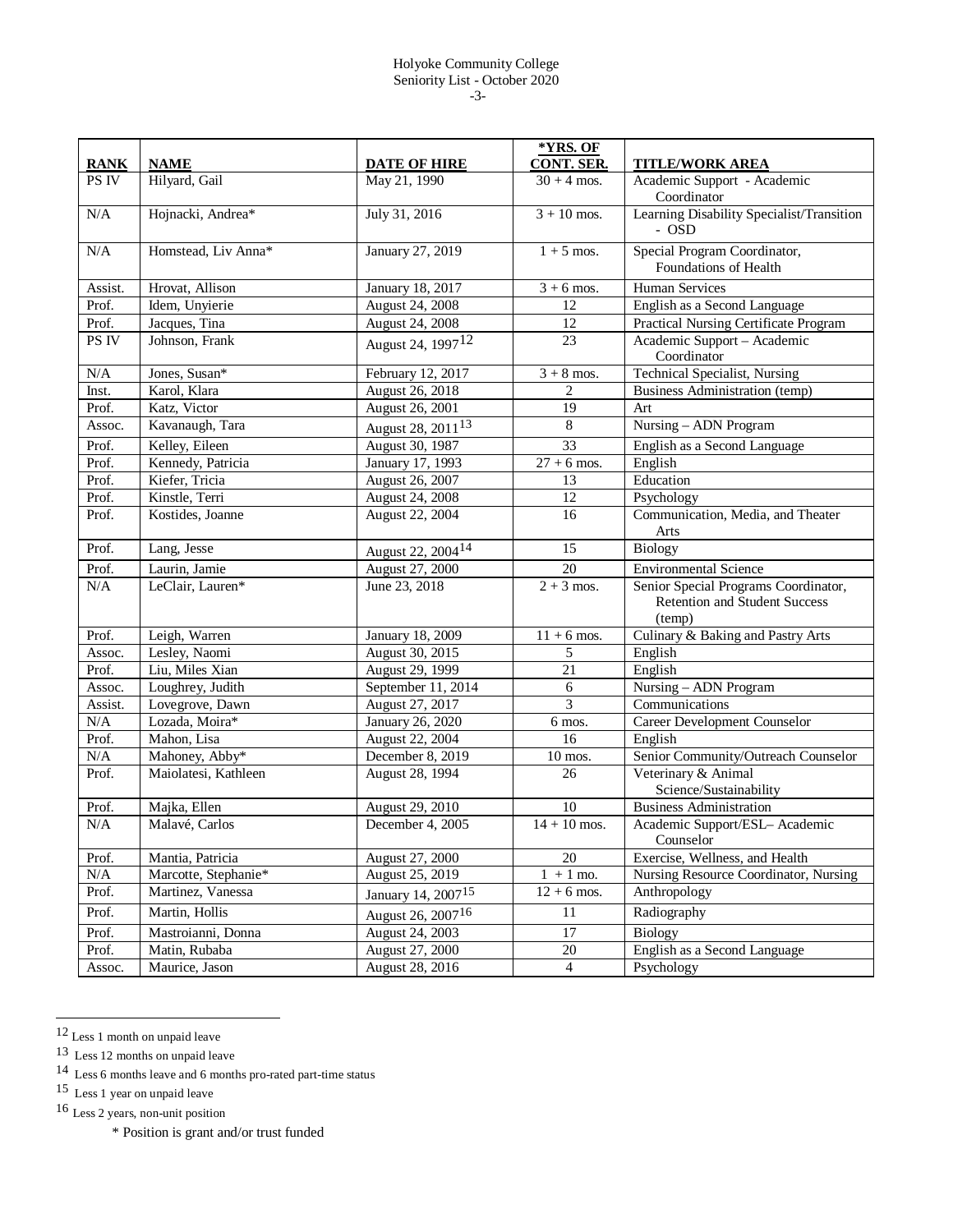## Holyoke Community College Seniority List - October 2020 -4-

| <b>RANK</b> | <b>NAME</b>              | <b>DATE OF HIRE</b>            | *YRS. OF<br>CONT. SER.   | TITLE/WORK AREA                                                                                  |
|-------------|--------------------------|--------------------------------|--------------------------|--------------------------------------------------------------------------------------------------|
| N/A         | McMahon, Charles*        | January 2, 2011                | $6 + 7$ mos.             | <b>Institutional Research, Senior Staff</b><br>Assistant                                         |
| N/A         | Medina, Irma*            | June 1, 2004                   | $16 + 4$ mos.            | Pathways - Senior Special Programs<br>Coordinator                                                |
| Prof.       | Mercer, Nathan           | August 27, 2006                | 14                       | Mathematics                                                                                      |
| Prof.       | Monize, Petriana         | August 24, 2003                | $\overline{17}$          | English                                                                                          |
| Assist      | Moriarty, Kara           | August 28, 2016                | $\overline{4}$           | Nursing - ADN Program                                                                            |
| N/A         | Nelson, Monique*         | July 16, 2017                  | $3 + 3$ mos.             | Academic Counselor, STRIVE                                                                       |
| N/A         | Nowell, Bryn*            | February 19, 2012              | $8 + 7$ mos.             | <b>Admissions - Senior Admissions</b><br>Counselor                                               |
| N/A         | O'Brien, Erin            | January 28, 2007               | $13 + 8$ mos.            | OSD - Learning Specialist Disability<br>Services                                                 |
| Prof.       | O'Connor, Kelly          | August 27, 2000                | 20                       | <b>Business Law</b>                                                                              |
| Prof.       | O'Brien-Means, Elizabeth | August 26, 1984                | $\overline{36}$          | Veterinary & Animal Science                                                                      |
| Prof.       | Orisich, Mary            | August 27, 2006                | 14                       | Economics                                                                                        |
| Prof.       | Ozkilic, Ismet           | August 21, 2005                | $\overline{15}$          | English                                                                                          |
| Inst.       | Palko, Aaron             | August 30, 2020                | 1 mo.                    | $\overline{\text{Nursing}} - \text{ASN}$                                                         |
| Prof.       | Pashkin, Elissa          | August 29, 1993                | 27                       | Music                                                                                            |
| N/A         | Pereira, Megan           | September 30, 2018             | $\overline{2}$           | <b>Grants Writer - Resource Development</b>                                                      |
| PS IV       | Picard, Andrea           | May 31, 1998 <sup>17</sup>     | $22 + 3$ mos.            | Coordinator of Experiential Education -<br>Social Sciences & Integrated Learning                 |
| PS IV       | Powers, Richard          | November 1, 1982               | $37 + 11$ mos.           | Coordinator Career Planning and<br>Placement - ACT Center                                        |
| N/A         | Quinones, Myriam         | February 11, 2001              | $19 + 8$ mos.            | Senior Special Programs Coordinator -<br><b>MAS</b>                                              |
| Prof.       | Rabinsky, Emily          | August 24, 2014                | 6                        | Biology                                                                                          |
| Prof.       | Robert, Hubert           | June 15, 1981                  | $\overline{39} + 3$ mos. | Hospitality Management/Business                                                                  |
| N/A         | Rondeau, Robin           | November 13, 2005              | $14 + 11$ mos.           | Financial Aid - Senior Financial Aid<br>Counselor                                                |
| N/A         | Rosado, Diana            | February 9, 2020               | 8 mos.                   | Senior Financial Aid Counselor                                                                   |
| Prof.       | Ross, Tracy              | January 18, 2004 <sup>18</sup> | 14                       | Sociology                                                                                        |
| Assoc.      | Rowe, Donna              | January 18, 2017               | $3 + 6$ mos.             | <b>Human Services</b>                                                                            |
| N/A         | Roy, Denise*             | September 30, 2011             | 9                        | Learning Specialist Disability Services,<br><b>OSD</b>                                           |
| Prof.       | Russell, Leah            | August 29, 1999                | 21                       | Accounting                                                                                       |
| Prof.       | Sanchez, Alejandro       | August 27, 2006                | 14                       | Criminal Justice                                                                                 |
| Prof.       | Sanders, Claire          | <b>January 18, 2004</b>        | $16 + 6$ mos.            | <b>Deaf Studies</b>                                                                              |
| Prof.       | Sandoval, Patricia       | August 29, 1999                | 21                       | Communication, Media, and Theater<br>Arts                                                        |
| PS IV       | Santiago, Harold         | August 30, 1998                | $22 + 1$ mo.             | Admissions - Senior Special Programs<br>Coordinator                                              |
| N/A         | Sarkisian, Shannon*      | August 27, 2017                | $3 + 1$ mo.              | Community Outreach & Admission<br>Counselor, Admissions                                          |
| Prof.       | Satterfield, Carl        | August 31, 1969 <sup>19</sup>  | 50                       | Chemistry/Criminal Justice (Forensics-<br>Lecture/Lab)<br>Env. Science (Environmental Chemistry) |
| Assoc.      | Schwab, Nicholas         | August 24, 2014                | 6                        | Mathematics                                                                                      |
| Inst.       | Shannon, Dorothy         | January 30, 2020               | 6 mos.                   | Practical Nursing                                                                                |
| $\rm N/A$   | Sherlin, Michelle        | August 15, 2010                | $10 + 2$ mos.            | Nursing, Coordinator Forensic Lab                                                                |
| N/A         | Simonds, Kristin*        | October 6, 2013                | 7                        | ABE - Literacy Specialist                                                                        |

<span id="page-3-0"></span> <sup>17</sup> Less 1 month on unpaid leave

<span id="page-3-1"></span><sup>18</sup> Less 2 years and 6 months, non-unit professional position

<span id="page-3-2"></span><sup>19</sup> Less 1 year, non-unit professional position

<sup>\*</sup> Position is grant and/or trust funded